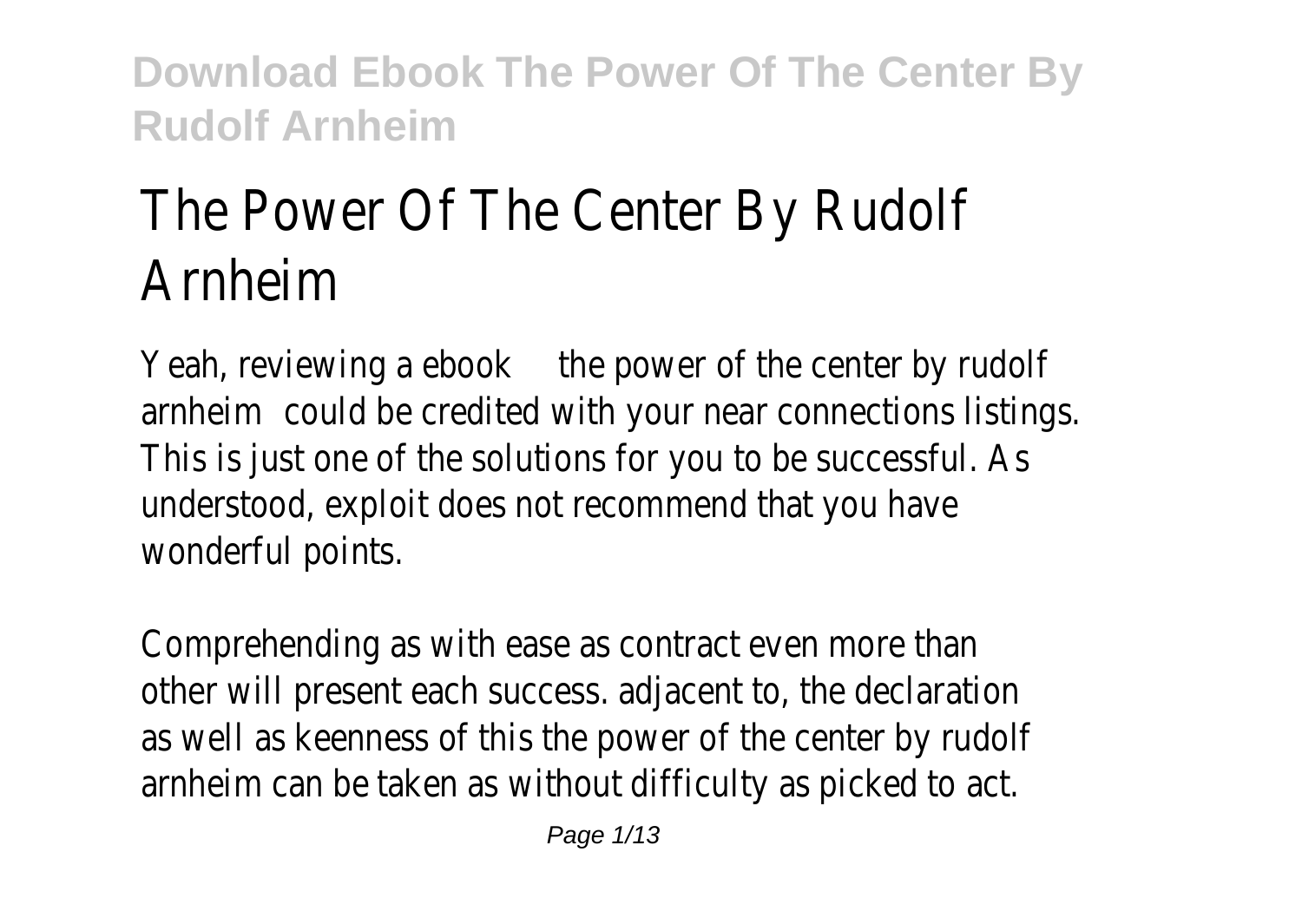Social media pages help you find new eBooks from BookGoodies, but they also have an email service send the free Kindle books to you every day.

'The Power of Digital Audio Storytelling:' Sign u In late 2019, the Center for Strategic and Inte Studies (CSIS) conducted a survey of strategic Indonesia, Malaysia, the Philippines, Singapore, Thailand as well as Fiji to understand how the region views to power, norms, and institutions.

Study: Ohio voters carry more power than most Page 2/13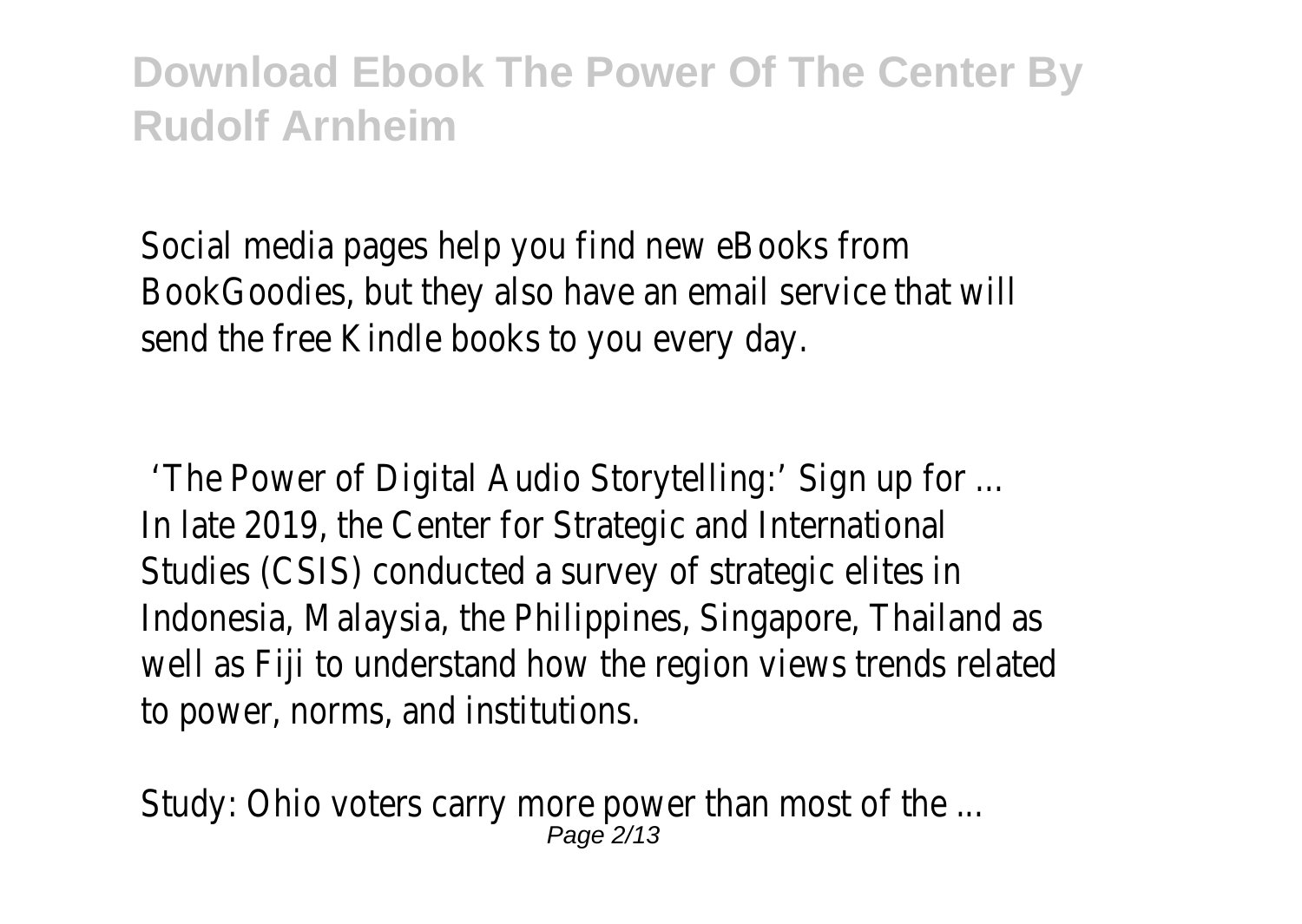Power Infrastructure in America is a project at University's Temple Hoyne Buell Center for the American Architecture connecting infrastructure life.

Fitness Facilities, Restaurants and Retail | Duquest Load center fundamentals: Know your load center building and home utilizes electricity for lighting and appliance loads. A load center is used in rest light commercial applications to distribute electricity by the utility company throughout the home or all the branch circuits.

Even at the end of life, we are soothed by the Page 3/13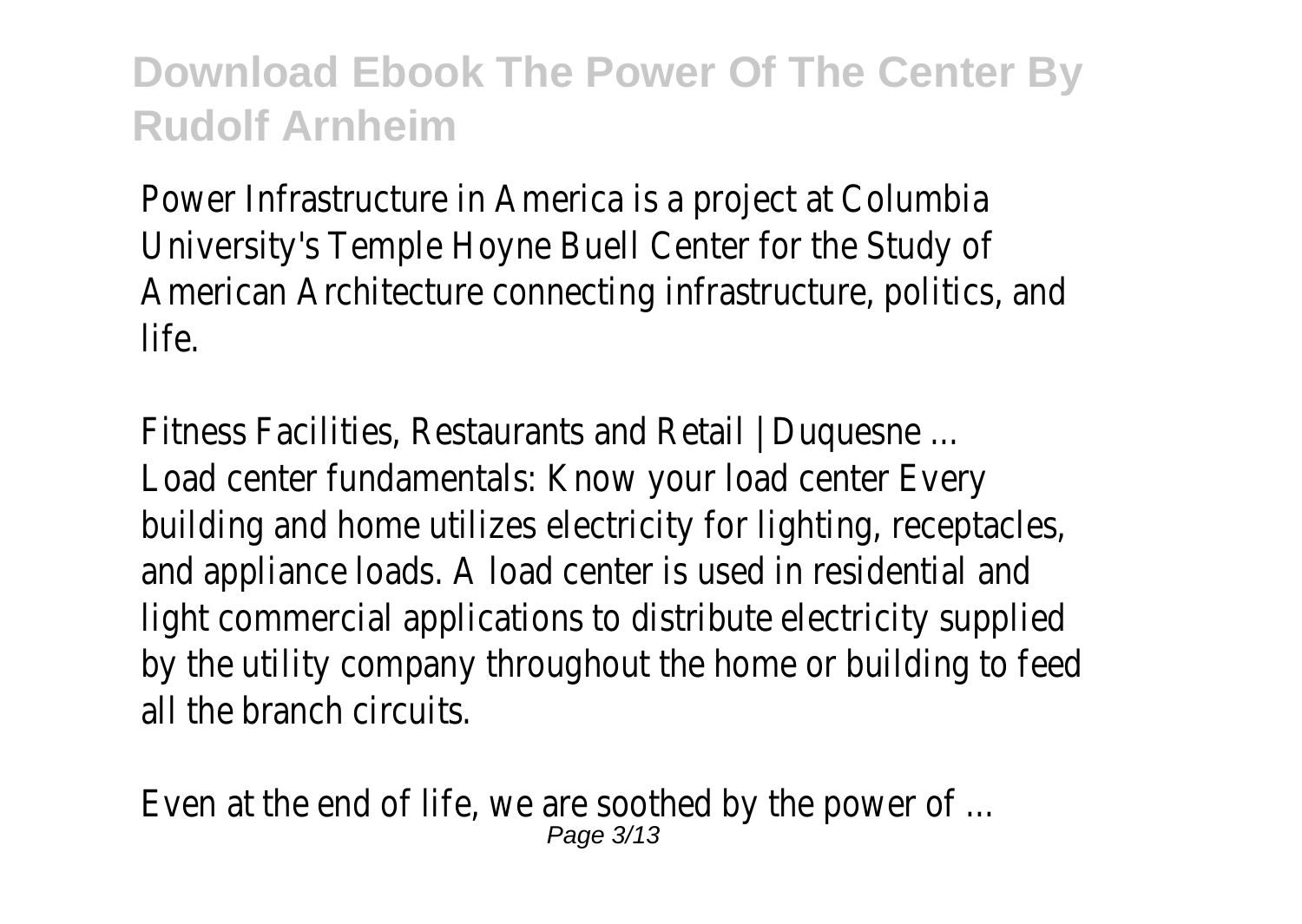The Power of International Education. IIE's commitment diversity and inclusion, now and throughout our critical part of our effort to engage thoughtfully internal and external constituents around the y reaffirms our deep commitment to these principles.

Microsoft Power Platform Center of Excellence The Power Center added tens of millions of do \$300 million economic impact that Duquesne h region. The 130,000-square-foot Power Center Duquesne's first president, Spiritan Rev. William Power, C.S.Sp. The Power Center houses: 80,00 feet dedicated to recreation and fitness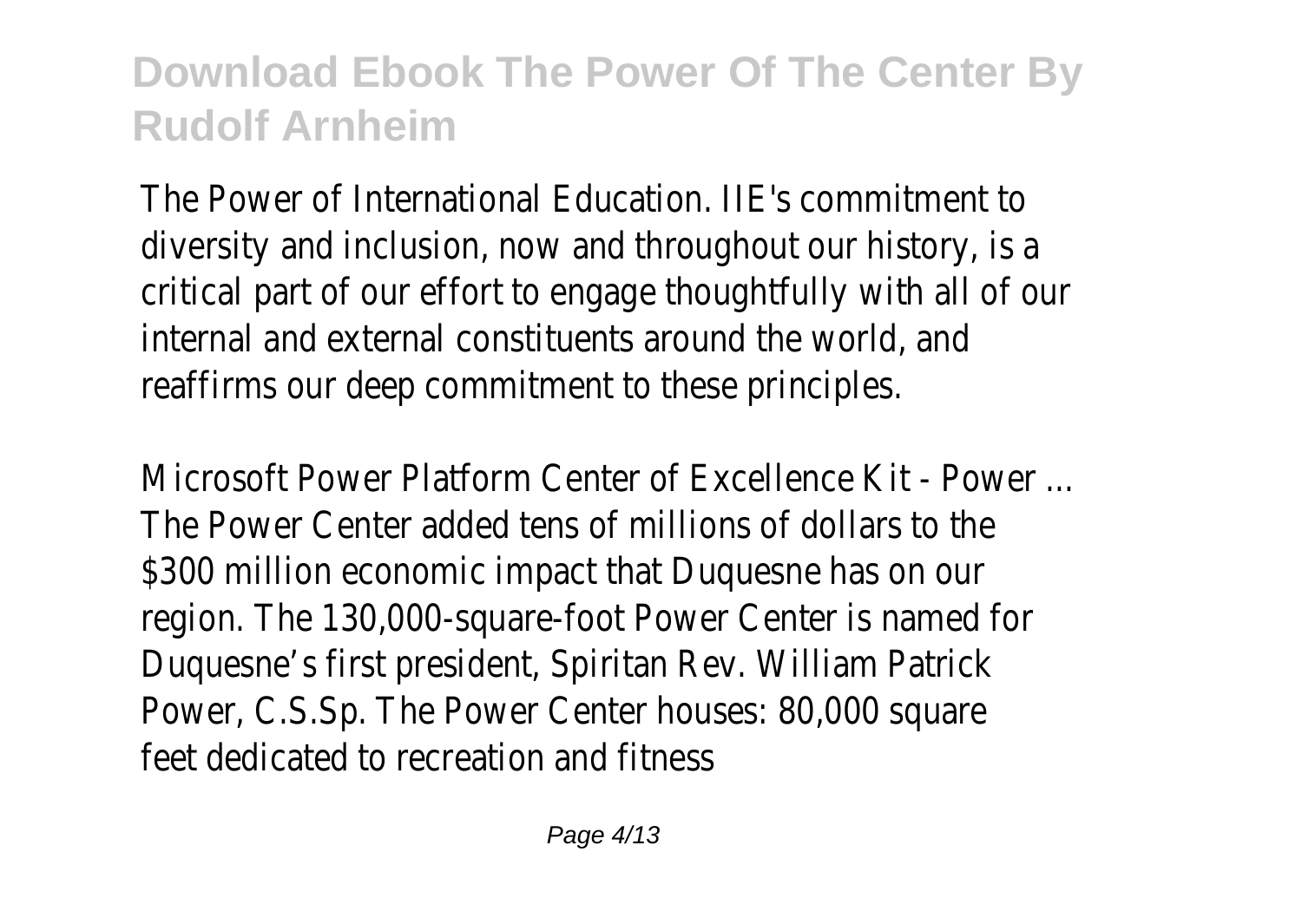Power: Infrastructure in America Power usage effectiveness (PUE) is a ratio that how efficiently a computer data center uses en specifically, how much energy is used by the computer equipment (in contrast to cooling and other over is the ratio of total amount of energy used by center facility to the energy delivered to comp equipment.

The Power of International Education Microsoft Power BI Desktop is built for the an combines state-of-the-art interactive visualizations, combines industry-leading data query and modeling builtpublish your reports to Power BI. Power BI Des Page 5/13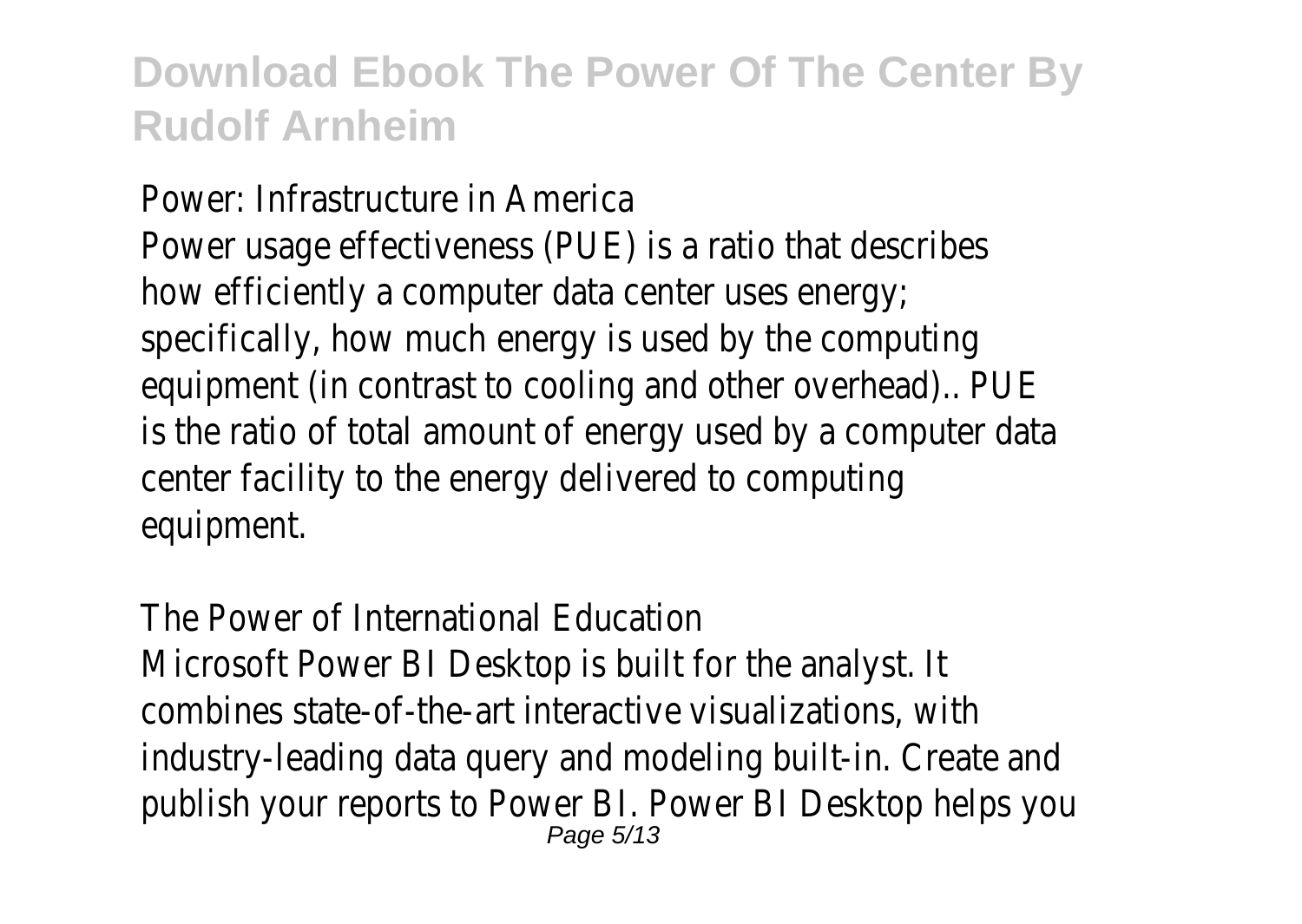empower others with timely critical insights, any anywhere.

Thousands without power in Maine on eve of 2 That's why the Knight Center for Journalism in is offering a new audio storytelling course through learning platform, JournalismCourses.org. "The Power of Digital Audio Storytelling: From Podcasts to Voi is a four-week course that runs from Oct. 26 presented for free thanks to support from Knight

Power diagram - Wikipedia (The Center Square) – In less than a week, Ohio Actually, those who have not already mailed in Page 6/13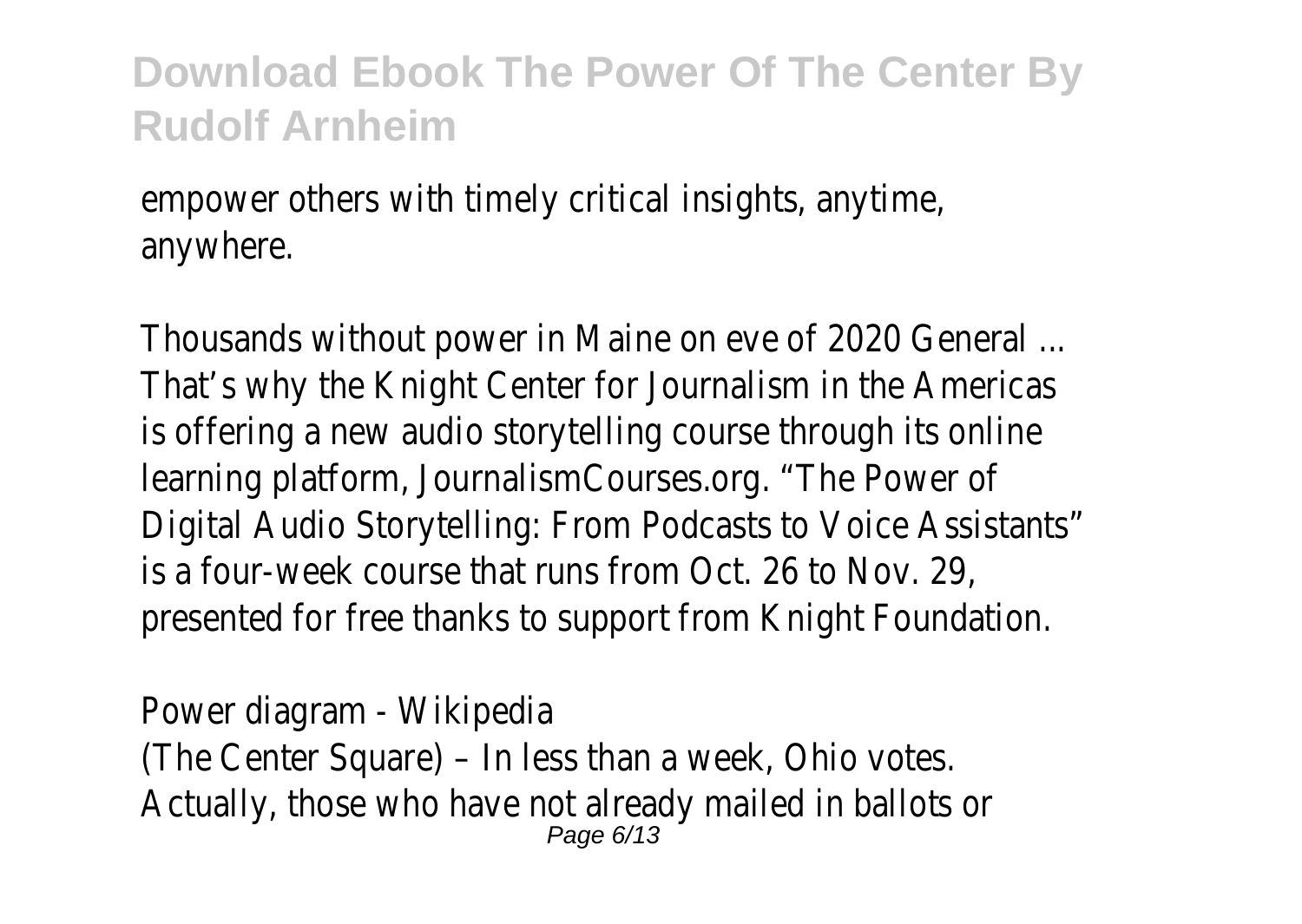participated in early voting head to the polls in election. With that in mind, how much power do have when it comes to selecting a president? I ...

Load center fundamentals - Power management Features from the Power Apps Admin center have the Power Platform admin center. Power Apps can use the Power Platform admin center to m environments and settings for Power Apps. See Working with the admin portals Reference: Videos PowerPoint presentations What's the role of a administrator?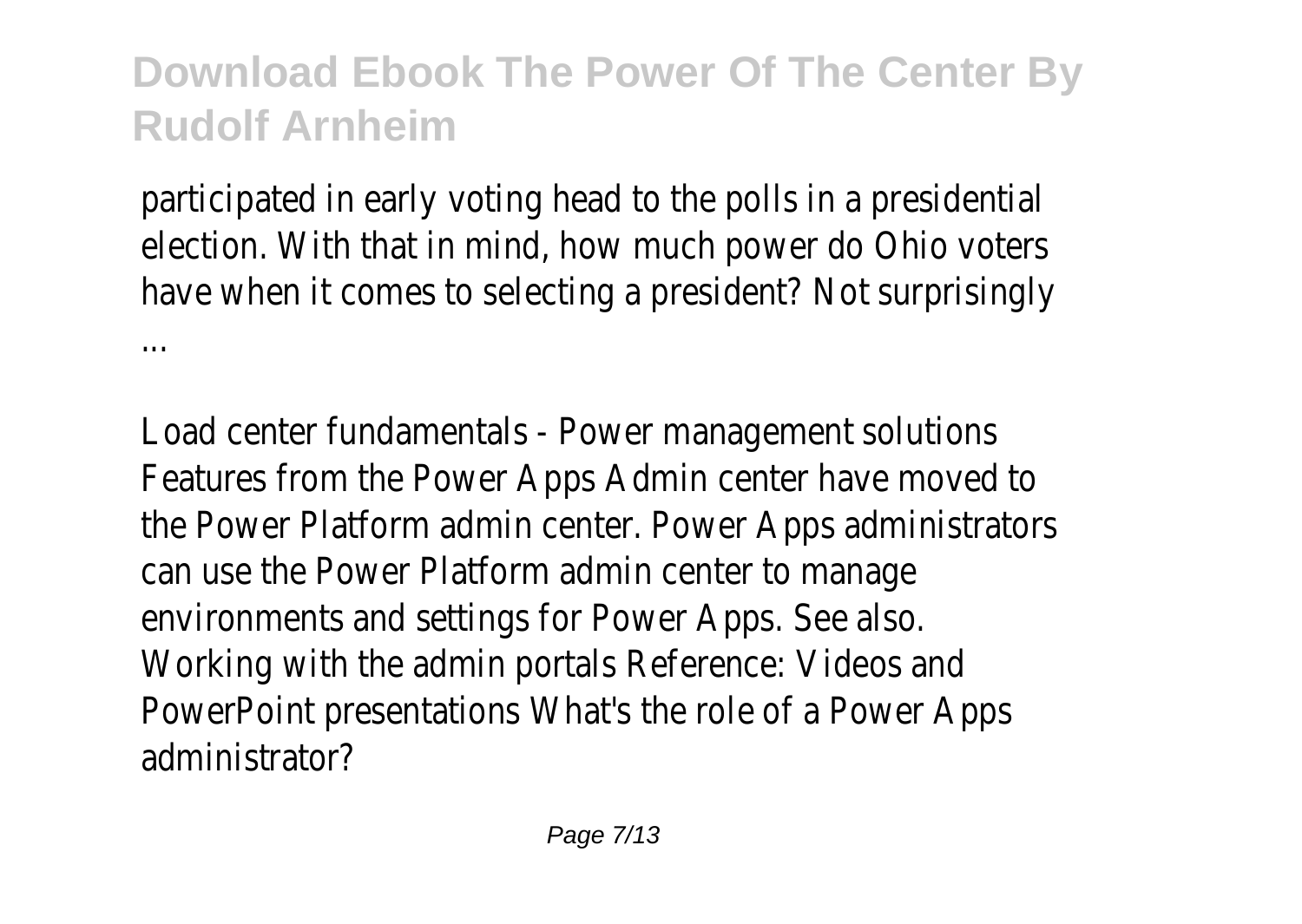Update to the Power Platform Center of Excell Microsoft Power Platform Center of Excellence Kit.  $04/10/2020$ ; 2 minutes to read; In this article. Excellence (CoE) in an organization drives innov improvement and brings together like-minded people with an similar business goals to share knowledge and at the same time providing standards, consistent governance to the organization.

PowerCenter: Enterprise Data Integration Platf Last June, we launched the Center of Excellend Starter Kit – a set of templates that are designed to  $h$ started with developing a strategy for adoptin and supporting the Power Platform, with a focus Page 8/13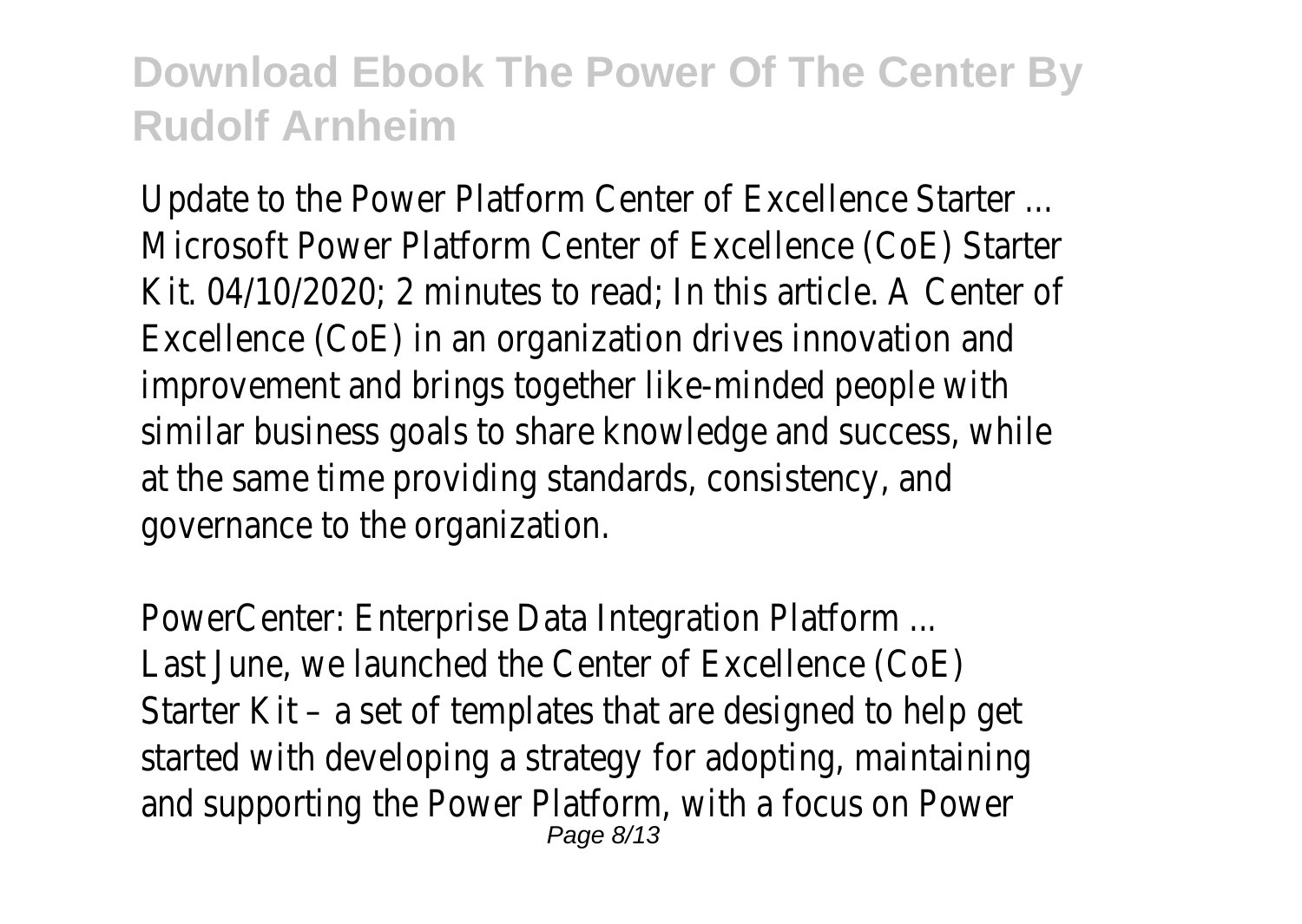Apps and Power Automate.. Establishing a Microsoft Power Automate.. Platform CoE means investing in and nurturing growth while maintaining governance and contraction.

Power Marketing Administrations | Department MAINE, USA — Versant Power and Central Mair (CMP) are working to address thousands of out the state due to heavy winds Monday. As of 3 Versant said about 10,700 of its customers w power. CMP said about 9,800 of its customers power, with most ...

Power usage effectiveness - Wikipedia Enterprise scaleability. PowerCenter scales to s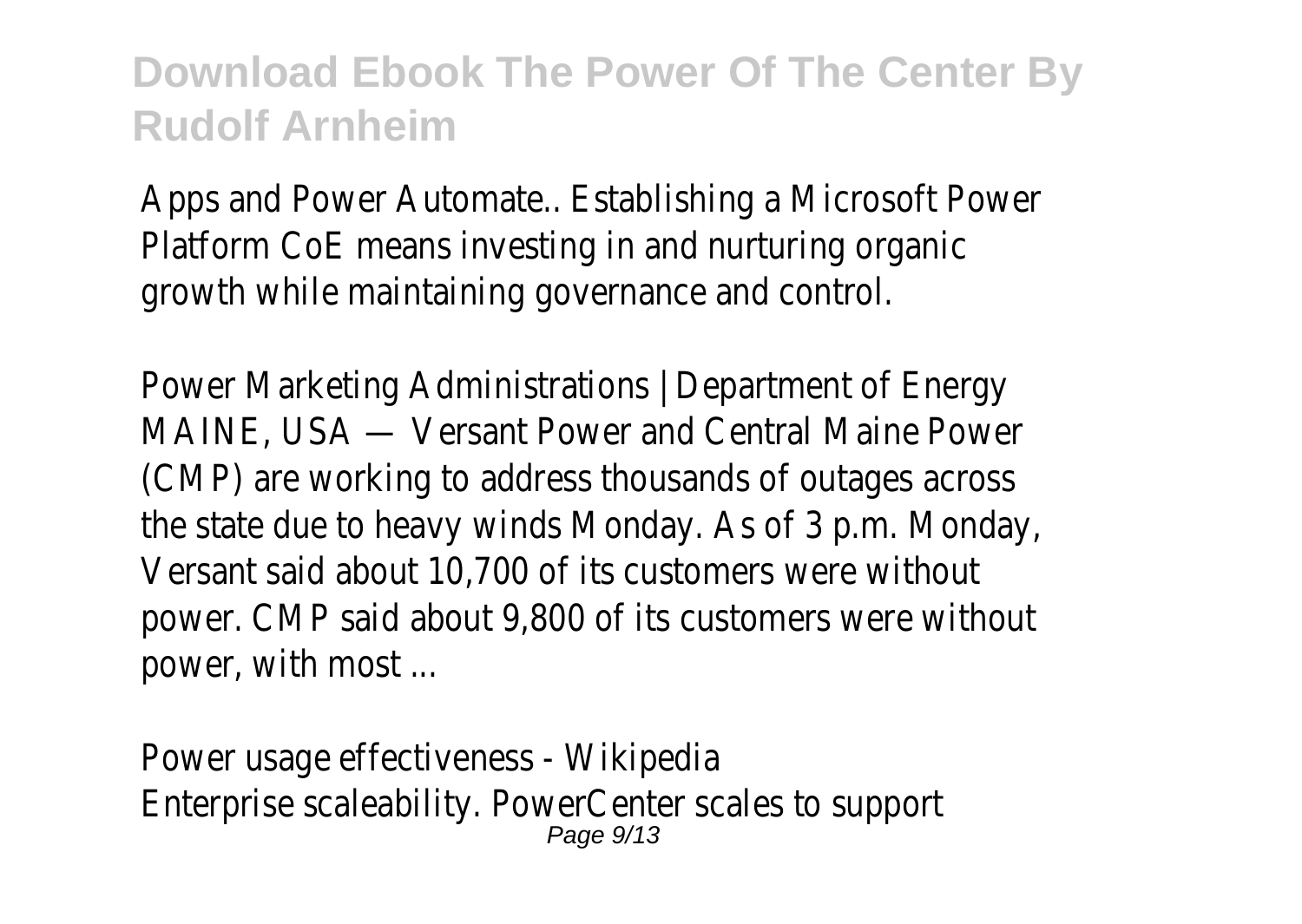growing data volumes from more data types, so projects, and users. The Advanced Edition serve for always-on enterprise data integration with performance optimization and a real-time engine

The Power Of The Center

If C is a circle and P is a point outside C, then with respect to C is the square of the length from  $P$  to a point  $T$  of tangency with C. Equival distance d from the center of the circle, and the radius r, then (by the Pythagorean theorem) the  $?$  r 2. The same formula d  $2$   $?$  r  $2$  may be extend points in the plane ...

Page 10/13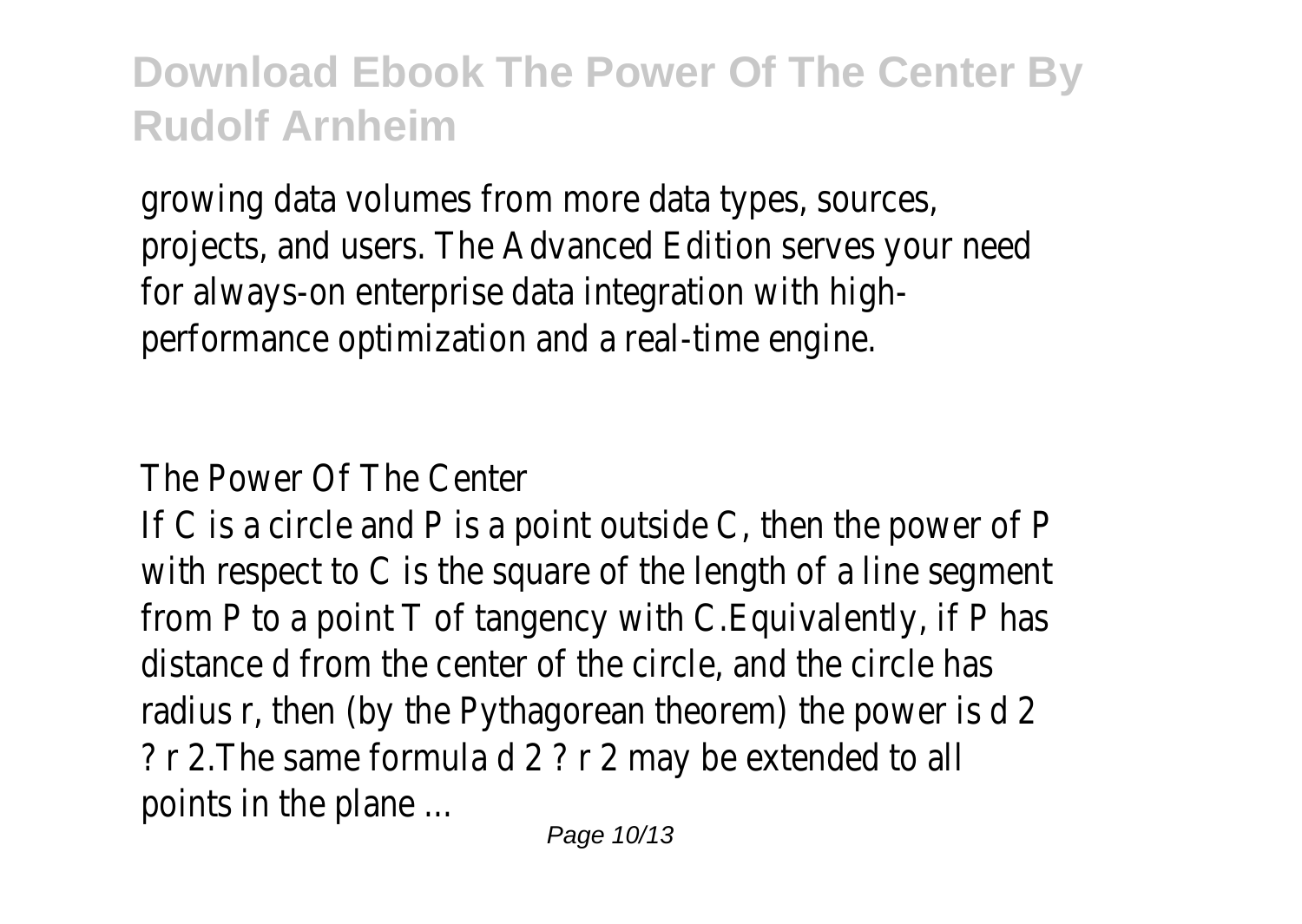Center for the Future of Aging  $\vert$  Milken Institution Four federal Power Marketing Administrations Bonneville Power Administration (BPA), Western Administration (WAPA), Southeastern Power Administration (WAPA), Southeastern Power (SEPA), and Southwestern Power Administration operate electric systems and sell the electrical federally owned and operated hydroelectric dar states.

Download Microsoft Power BI Desktop from O Center for the Future of Aging. Promotes health and purposeful aging. Center for Public Health. sustainable solutions that lead to better health Page 11/13